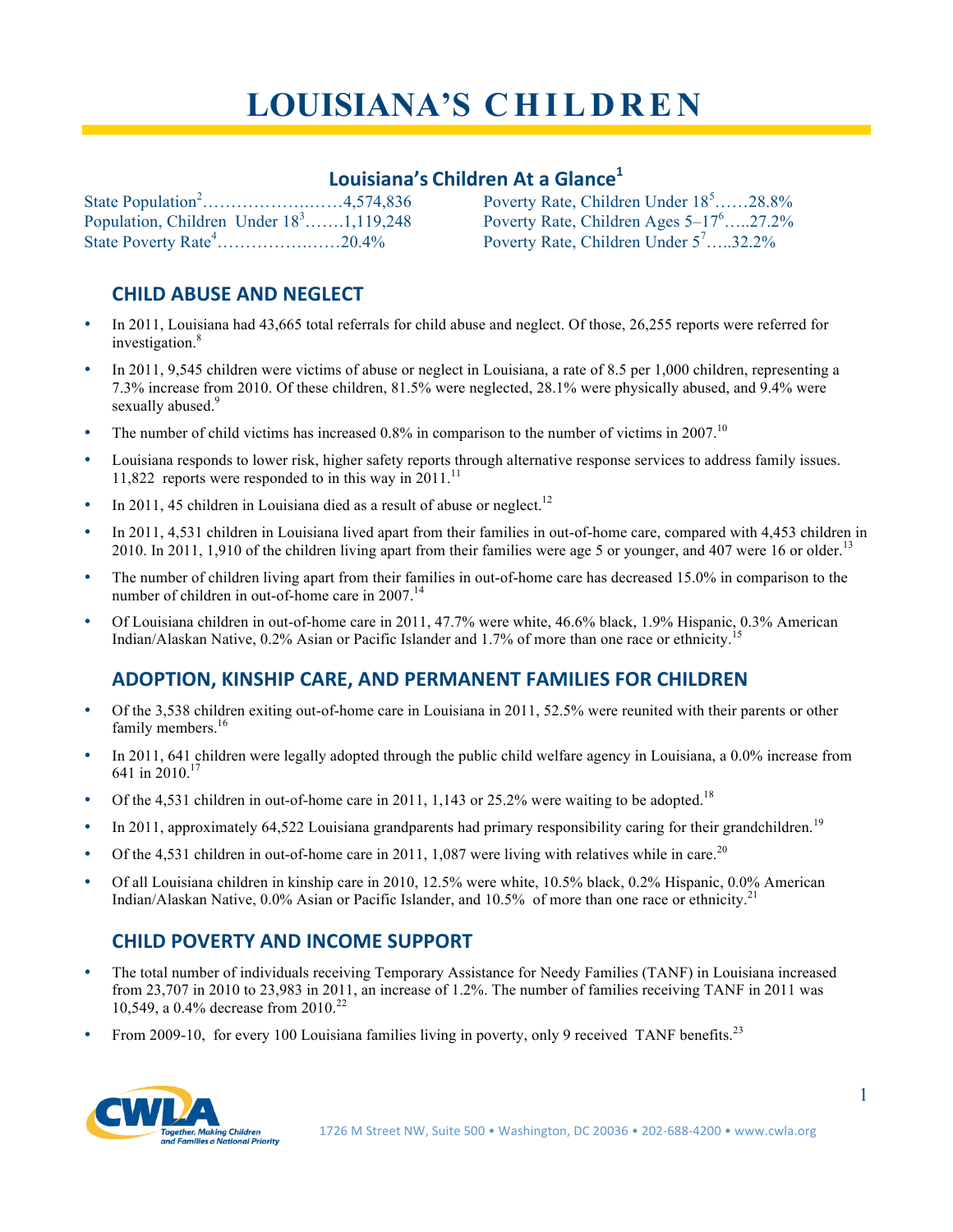- In 2011, \$276,612,891 was spent in Louisiana on TANF assistance, including 30% on basic assistance, 0% on child care,  $1\%$  on transportation, and 69% on nonassistance.<sup>24</sup>
- In 2011, 95,853,122 was spent on WIC (the Special Supplement Nutrition Program for Women, Infants, and Children) in Louisiana, serving  $150,051$  participants.<sup>2</sup>
- In 2011, Louisiana distributed \$367,505,563 in child support funds, a 5.2% increase from 2010.<sup>26</sup>
- In 2011 in Louisiana, 147,855 low income renter households paid more than half their monthly income in housing costs, 32% of them are families with children.<sup>27</sup>

#### **CHILD CARE AND HEAD START**

- In 2010, Louisiana had a monthly average of 42,300 children served by subsidized child care; 46,600 children received subsidized child care in 2009 and  $45,300$  in  $2008<sup>28</sup>$
- In 2012, to be eligible for subsidized child care in Louisiana, a family of three could make no more than \$35,868, which is equivalent to  $65\%$  of the state's median income.<sup>29</sup>
- As of early 2012, Louisiana had no waiting list for child care assistance.<sup>30</sup>
- In 2011, Head Start served 22,402 Louisiana children, a  $5.0\%$  increase from 2010.<sup>31</sup>

#### **HEALTH AND SUBSTANCE ABUSE**

- In 2011, 561,000 children younger than 19 were enrolled in Medicaid in Louisiana—56% of the total number of enrollees in the state. $32$
- In 2011, Louisiana had 152,012 children enrolled in its State Children's Health Insurance Program, a 2.9% decrease from 2010, when  $157,012$  children were enrolled.<sup>33</sup>
- In 2011, Louisiana had 131,000 uninsured children, representing 12% of its child population.<sup>34</sup>
- In 2010, 6,700 babies were born weighing less than 2,500 grams in Louisiana.<sup>35</sup>
- In 2010, 488 infants under age 1 died in Louisiana.<sup>36</sup>
- In 2010, the birth rate for teens 15–17 in Louisiana was 24 births per 1,000 girls; for teens 18–19, the rate was 81. This reflects a total rate of 48 births per 1,000 girls ages 15–19.<sup>37</sup>
- Cumulative through 2011, 22,104 adults and adolescents, as well as 138 children younger than 13, were reported as having AIDS in Louisiana.<sup>38</sup>
- In 2009 and 2010, an estimated 21,000 children ages 12–17 and 280,000 adults age 18 and older were dependent on or abusing illicit drugs or alcohol in Louisiana.<sup>39</sup>

#### **VULNERABLE YOUTH**

- In 2011, 237 children aged out of out-of-home care—exited foster care to emancipation—in Louisiana.<sup>40</sup>
- In 2011, 31,000 Louisiana teens ages  $16-19$  were not enrolled in school and were not working.<sup>41</sup>
- In 2011, 102,000 young adults ages 18–24 were not enrolled in school, were not working, and had no degree beyond high school.<sup>42</sup>
- In 2009 and 2010, approximately 13,000 children ages 12–17 in Louisiana needed but had not received treatment for illicit drug use in the past year. $4$
- In 2009 and 2010, approximately 12,000 children ages 12–17 needed but had not received treatment for alcohol use in the past year. $44$
- In 2010, 26 Louisiana children younger than 20 committed suicide, a rate of 2.07 per 100,000 children.<sup>45</sup>

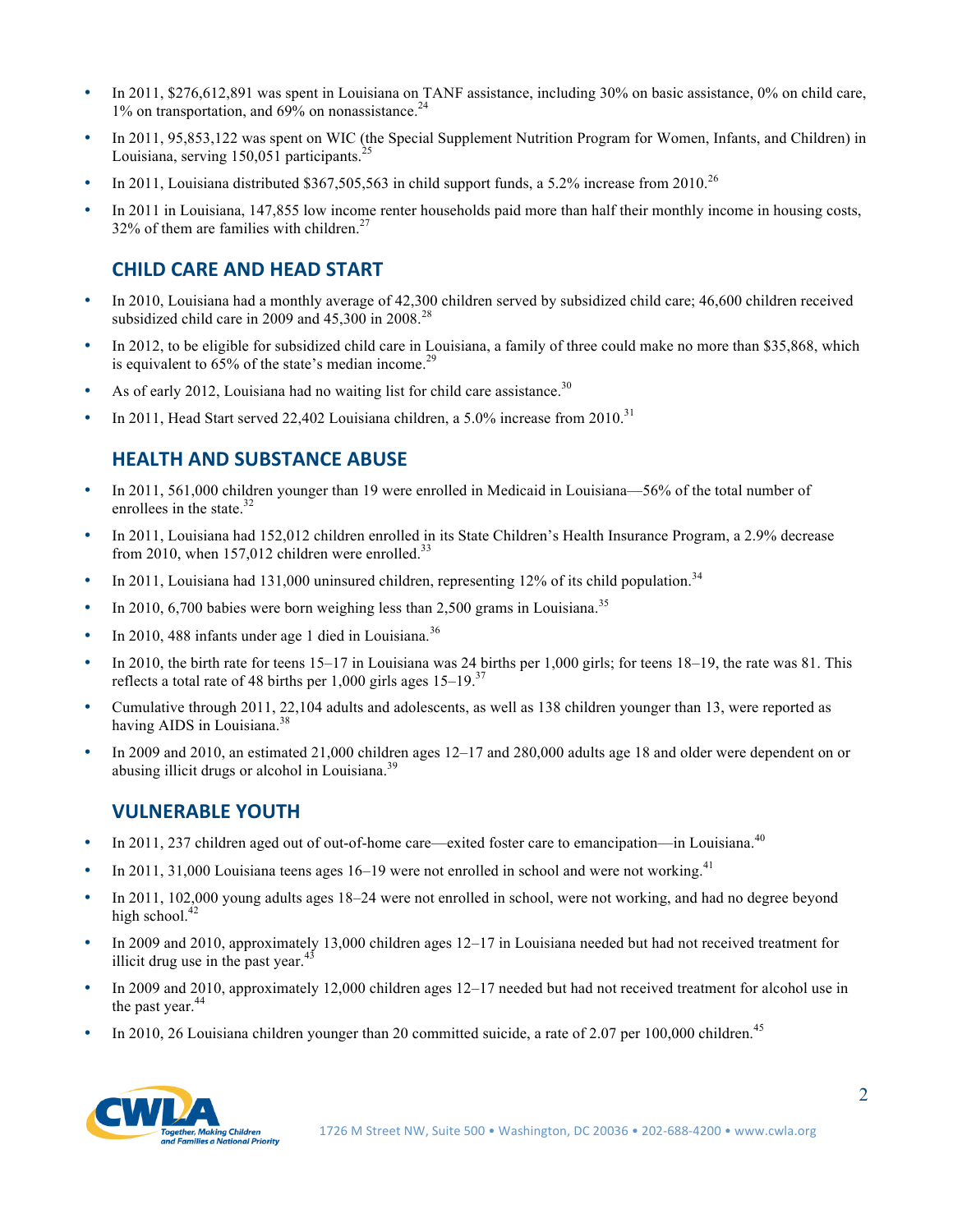#### **JUVENILE JUSTICE AND DELINQUENCY PREVENTION**

- In 2010, 87 children under age 19 were killed by a firearm in Louisiana, a 16% decrease from 103 in 2009.<sup>46</sup>
- In 2011, 13,711 children younger than 18 were arrested in Louisiana, a 17.0% decrease from 16,582 arrests in 2010. Of the arrests in 2011, 1,378 were for violent crimes. $47$
- In 2010, 1,035 children lived in juvenile correction facilities in Louisiana.<sup>48</sup>

# **CHILD WELFARE WORKFORCE<sup>49</sup>**

- A 2003 General Accounting Office (GAO) report documented that staff shortages, high caseloads, high worker turnover and low salaries impinge on delivering services to achieve safety, permanence, and well being for children.<sup>5</sup>
- The federal Child and Family Service Reviews have clearly demonstrated that the more time a caseworker spends with a child and family, the better the outcomes for those children and families.<sup>51</sup>
- According to the 2003 GAO report, the average caseload for child welfare/foster care caseworkers is 24–31 children; these high caseloads contribute to high worker turnover and insufficient services being provided to children and families. CWLA recommends that foster care caseworkers have caseloads of  $12-15$  children.<sup>52</sup>

#### **FUNDING CHILD WELFARE SERVICES FOR LOUISIANA'S CHILDREN**

- Out of 4,531 children in out-of-home care in Louisiana in 2011, only 1,664, or 37%, received Title IV-E federal foster care assistance.<sup>53</sup>
- In 2010, Louisiana spent \$355,645,046 for child welfare services. Of this amount, \$316,012,300 was from federal funds, \$39,632,746 from state funds, and \$0 from local funds.<sup>5</sup>
- In 2010, of the \$316,012,300 in federal funds received for child welfare, \$80,343,430 was from Title IV-E Foster Care and Adoption Assistance, \$14,822,005 came from Title IV-B Child Welfare Services and Promoting Safe and Stable Families, \$30,641,050 was from Medicaid, \$159,057,120 came from Social Services Block Grant, \$23,990,075 was from TANF, and \$7,158,620 came from other federal sources.<sup>55</sup>
- Louisiana received \$42,742,858 in federal funds for IV-E foster care expenditures in 2011, including \$25,298,891 for maintenance payments, \$21,608,959 for administration and child placement, and \$4,208,301 for training.<sup>5</sup>
- Louisiana received \$17,953,774 in federal funds for IV-E adoption assistance expenditures in 2011, including \$14,607,398 for assistance payments, \$2,748,948 for administration and child placement, and \$597,428 for staff and provider training.<sup>57</sup>

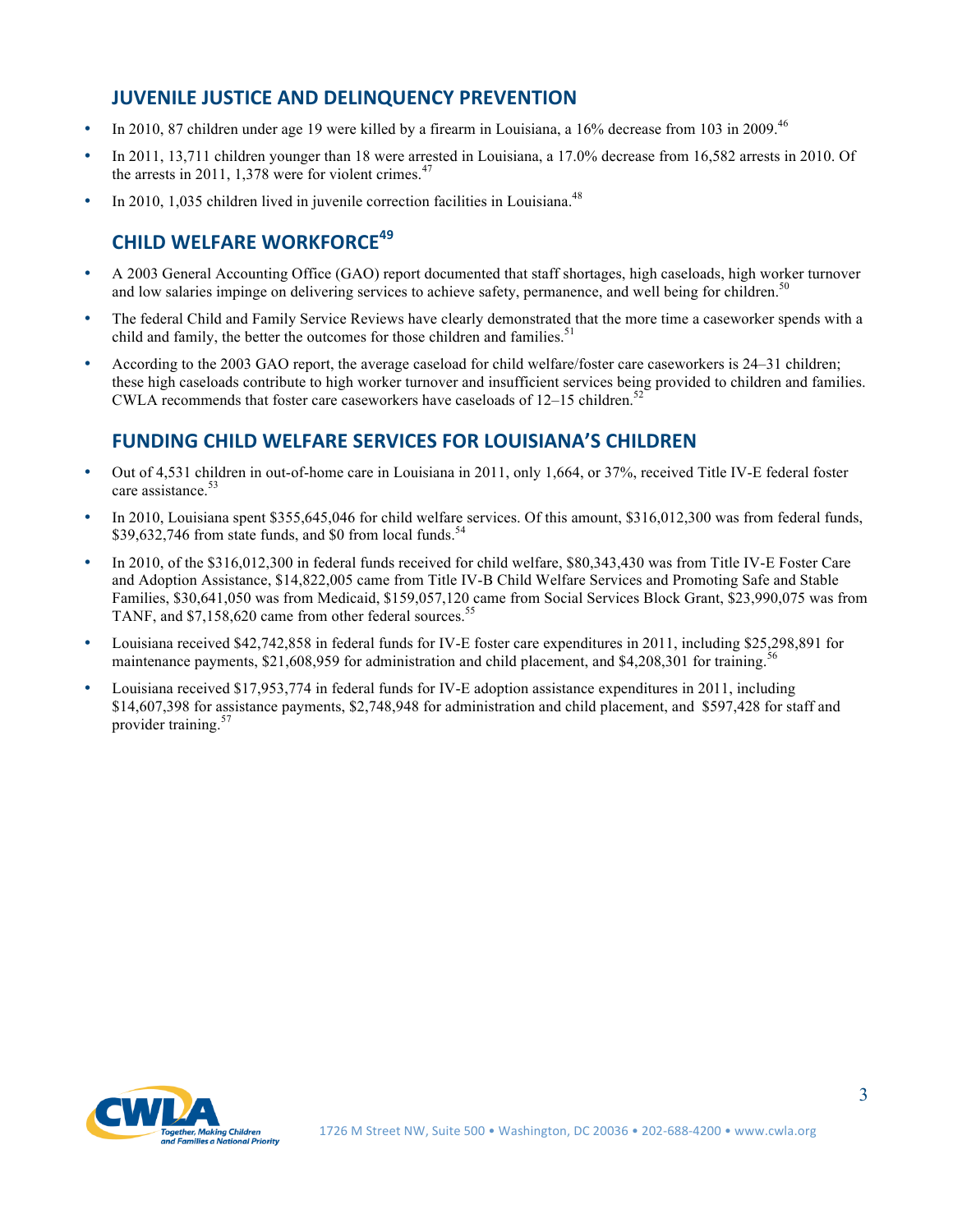| <b>Governor: Bobby Jindal (R)</b><br>www.louisiana.gov<br>PO Box 94004, Baton Rouge, LA 70804-9004<br>Next Election: 2015<br>Tel: 225-342-7015<br>Fax: 225-342-7099                                                                                                                                                                                                                          |                |              |          |                     |                                |
|----------------------------------------------------------------------------------------------------------------------------------------------------------------------------------------------------------------------------------------------------------------------------------------------------------------------------------------------------------------------------------------------|----------------|--------------|----------|---------------------|--------------------------------|
|                                                                                                                                                                                                                                                                                                                                                                                              | Office         | <b>Phone</b> | Fax      | Website             | <b>Next</b><br><b>Election</b> |
| Senate:                                                                                                                                                                                                                                                                                                                                                                                      |                |              |          |                     |                                |
| Mary L. Landrieu (D)<br><i>Appropriations</i>                                                                                                                                                                                                                                                                                                                                                | 431 Dirksen    | 224-5824     | 224-9735 | Landrieu.senate.gov | 2014                           |
| David Vitter (R)                                                                                                                                                                                                                                                                                                                                                                             | 516 Hart       | 224-4623     | 228-5061 | Vitter.senate.gov   | 2016                           |
| House:                                                                                                                                                                                                                                                                                                                                                                                       |                |              |          |                     |                                |
| Steve Scalise $(R-1st)$<br>Energy & Commerce                                                                                                                                                                                                                                                                                                                                                 | 2338 Rayburn   | 225-3015     | 226-0386 | Scalise.house.gov   | 2014                           |
| Cedric Richmond $(D-2nd)$<br>Judiciary                                                                                                                                                                                                                                                                                                                                                       | 240 Cannon     | 225-6636     | 225-1988 | Richmond.house.gov  | 2014                           |
| Charles Boustany, Jr. $(R-3rd)$<br>Ways & Means                                                                                                                                                                                                                                                                                                                                              | 1431 Longworth | 225-2031     | 225-5724 | Boustany.house.gov  | 2014                           |
| John Fleming $(R-4th)$                                                                                                                                                                                                                                                                                                                                                                       | 416 Cannon     | 225-2777     | 225-8039 | Fleming.house.gov   | 2014                           |
| Rodney Alexander $(R-5th)$<br><b>Appropriations</b>                                                                                                                                                                                                                                                                                                                                          | 316 Cannon     | 225-8490     | 225-5639 | Alexander.house.gov | 2014                           |
| Bill Cassidy $(R-6th)$<br>Energy & Commerce                                                                                                                                                                                                                                                                                                                                                  | 1131 Longworth | 225-3901     | 225-7313 | Cassidy.house.gov   | 2014                           |
| <b>Key Committee Jurisdictions</b><br>Senate H.E.L.P.: CAPTA; Child Care & Head Start; ESEA<br>Senate Judiciary: Juvenile Justice<br>Senate Finance: Child Welfare Reform; Medicaid & Mental Health; SSBG Child Welfare Services & Promoting<br>Safe and Stable Families; TANF<br>House Education & the Workforce: CAPTA; Child Care & Head Start; ESEA<br>House Judiciary: Juvenile Justice |                |              |          |                     |                                |

*House Ways & Means:* Child Welfare Reform, SSBG, CWS & PSSF, TANF

*House Energy & Commerce:* Medicaid & Mental Health

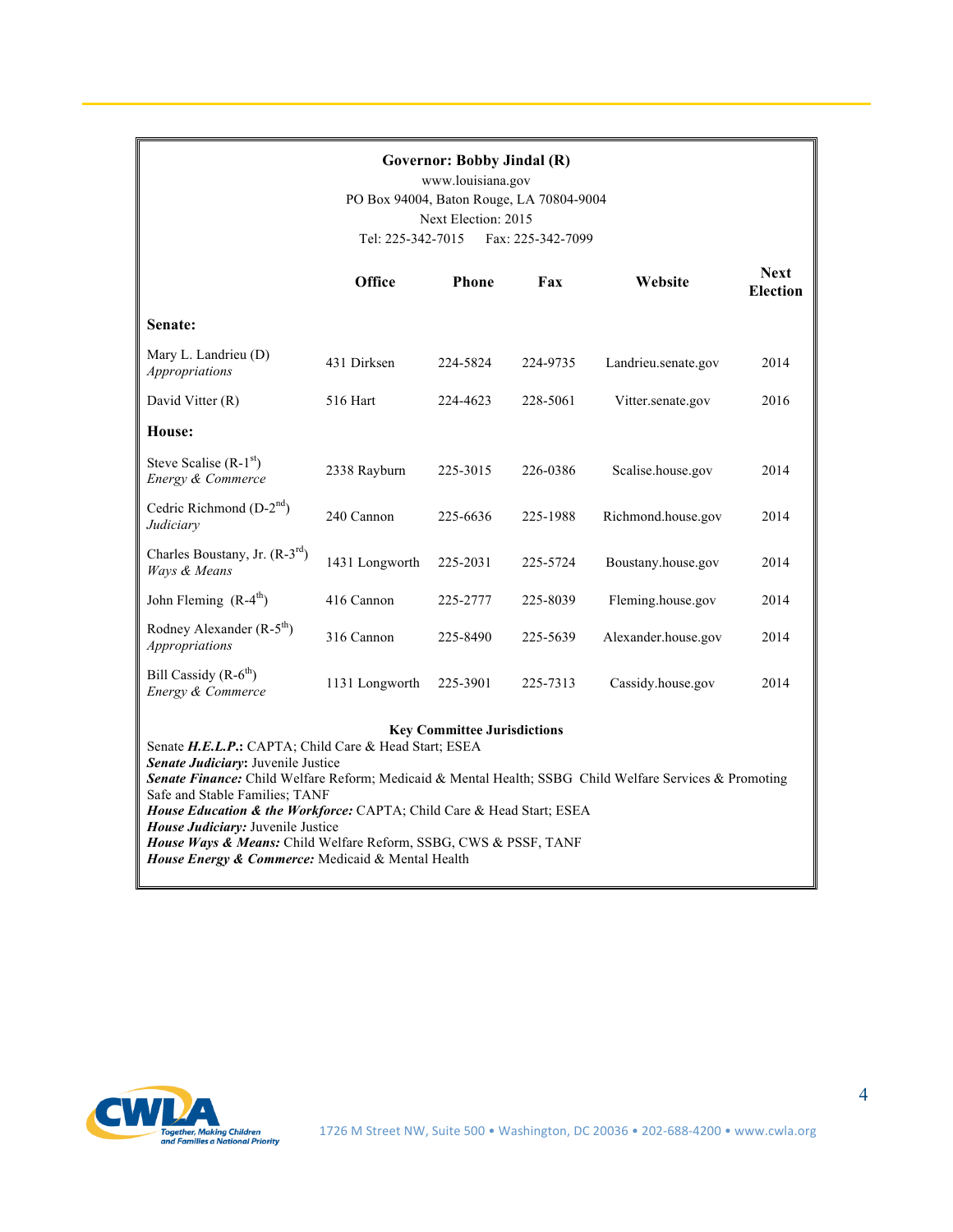#### **NOTES AND REFERENCES**

<sup>3</sup> Ibid.

6 Ibid  $<sup>7</sup>$  Ibid.</sup>

8 Administration on Children, Youth, and Families. (2012). *Child Maltreatment 2011: Reports from the States to the National Child Abuse and Neglect Data System: Table 2-1: Screened-In and Screened-Out Referrals, 2011.* Retrieved January 23, 2013 from http://www.acf.hhs.gov/sites/default/files/cb/cm11.pdf. 9 Administration on Children, Youth, and Families. (2012). *Child Maltreatment 2012: Report from the States to the National Child Abuse and Neglect Data System: Table 3-3: Child Victims, 2011 & Table 3-8: Maltreatment Types of Victims, 2011.* Retrieved February 13, 2013 from http://www.acf.hhs.gov/sites/default/files/cb/cm11.pdf

Note: The percent difference is a CWLA calculation.

<sup>10</sup> Administration on Children, Youth, and Families. (2012). *Child Maltreatment 2011: Reports from the States to the National Child Abuse and Neglect Data System: Table 3-3: Child Victims, 2011.* Retrieved January 25, 2013 from http://www.acf.hhs.gov/sites/default/files/cb/cm11.pdf. Administration on Children, Youth, and Families. (2007). *Child Maltreatment 2007: Reports from the States to the National Child Abuse and Neglect Data System: Table 3-3: Victimization Rates, 2003-2007.* Retrieved February 11, 2013 from http://archive.acf.hhs.gov/programs/cb/pubs/cm07/cm07.pdf. Note: The percentage difference is a CWLA calculation.

<sup>11</sup> Administration on Children, Youth, and Families. (2012). *Child Maltreatment 2011: Reports from the States to the National Child Abuse and Neglect Data System: Table 3-1: Children Who Received a CPS Response by Disposition, 2011.* Retrieved January 25 2012 from <br>http://www.acf.hhs.gov/sites/default/files/cb/cm11.pdf.<br> $\frac{12 \text{ A}}{24 \text{ d}}$ 

<sup>12</sup> Administration on Children, Youth, and Families. (2012). *Child Maltreatment 2011: Reports from the States to the National Child Abuse and Neglect Data System: Table 4-2, Child Fatalities, 2007-2011.* Retrieved Janu

<sup>13</sup> Special tabulation of the Adoption and Foster Care Analysis Reporting System (AFCARS) by National Data Archive for Child Abuse and Neglect (NDACAN) and CWLA.

14 Administration on Children, Youth, and Families (n.d.). *Foster Care FY2003-FY2011 Entries, Exits, and Numbers of Children In Care on the Last Day of Each Federal Fiscal year.* Retrieved February 11, 2013 from http://www.acf.hhs.gov/sites/default/files/cb/entryexit2011.pdf.

Note: The percent difference is a CWLA calculation.

Special tabulation of AFCARS by NDACAN and CWLA.

<sup>16</sup> Special tabulation of AFCARS by NDACAN and CWLA.

<sup>17</sup> Administration for Children and Families. (2012). *Adoptions of children with public child welfare agency involvement by state*. Retrieved February 11, 2013 from http://www.acf.hhs.gov/sites/default/files/cb/adoptchild11.pdf.

Note: The percent difference is a CWLA calculation.

<sup>18</sup> Special tabulation of AFCARS by NDACAN and CWLA.

<sup>19</sup> U.S. Census Bureau. (2011). Quick Links to Nation or State level Profiles: American Community Survey, Data Profile. Selected Social Characteristics in *the United States: 2011*. Retrieved February 11, 2013 from http://www.census.gov/acs/www/.<br><sup>20</sup> Special television 6.1 FIGLY0.1 For the Figure 20 Special television of the FIGLY0.

Special tabulation of AFCARS by NDACAN and CWLA.

<sup>21</sup> Ibid. Note: Total percentage may not equal 100 because the race/ethnicity of some children was not reported or missing. Percentages are a CWLA calculation.

22 U.S. Administration for Children and Families, Office of Family Assistance. (2012).TANF: Total Number of Recipients*.* Retrieved February 11, 2013 from http://www.acf.hhs.gov/programs/ofa/resource/2011-recipient-tan .

U.S. Administration for Children and Families, Office of Family Assistance. (2011). TANF: Total Number of Recipients. Retrieved February 11, 2013 from http://www.acf.hhs.gov/programs/ofa/resource/2010-recipients-tanf.

Note: The percent differences are CWLA special tabulations.

23 Center on Budget and Policy Priorities. (2012) *TANF Weakening as a Safety Net for Poor Families: Appendix Table B1: TANF Cases to Families with Children in Poverty Ratios, 1994-95 to 2009-10.* Retrieved January 30, 2013 from http://www.cbpp.org/cms/index.cfm?fa=view&id=3700.

<sup>24</sup> Administration for Children and Families. (2012). *Fiscal Year 2011 TANF Financial Data: Table B.1: Summary of Federal TANF and State MOE Expenditures in FY 2011.* Retrieved January 30, 2013 from http://www.acf.hhs.gov/programs/ofa/resource/tanf-financial-data-fy-2011.

Administration for Children and Families. (2012). *Fiscal Year 2010 TANF Financial Data: Table B.2: Federal TANF and State MOE Expenditures on Assistance in FY2011.* Retrieved December 21, 2011 from http://www.acf.hhs.gov/programs/ofa/resource/tanf-financial-data-fy-2011.

Administration for Children and Families. (2012). *Fiscal Year 2010 TANF Financial Data: Table B.3: Federal TANF and State MOE Expenditures on Non-Assistance in FY 2011.* Retrieved December 21, 2011 from http://www.acf.hhs.gov/programs/ofa/resource/tanf-financial-data-fy-2011. Note: The percents are a CWLA calculation.

25 Food and Nutrition Service. (2013). *Program Data: WIC Program: Food Costs .* Retrieved January 30, 2013 from http://www.fns.usda.gov/pd/24wicfood\$.htm.

Food and Nutrition Service. (2013). Program Data: *WIC Program: Total Participation.* Retrieved January 30, 2013 from http://www.fns.usda.gov/pd/26wifypart.htm.



 $\frac{1}{1}$ <sup>1</sup> "At A Glance" statistics are from 2011.

<sup>2</sup> U.S. Census Bureau (2011). Quick Links to Nation or State level Profiles: *ACS Demographic and Housing Estimates: 2011 American Community Survey 1-year estimates.* Retrieved on January 18, 2013 from http://www.census.gov/acs/www/.

<sup>4</sup> U.S. Census Bureau (2011). Quick Links to Nation or State level Profiles: *Selected Economic Characteristics, 2011 American Community Survey 1-year estimates.* Retrieved January 18, 2013 from http://www.census.gov/acs/www/.

<sup>&</sup>lt;sup>5</sup> Ibid.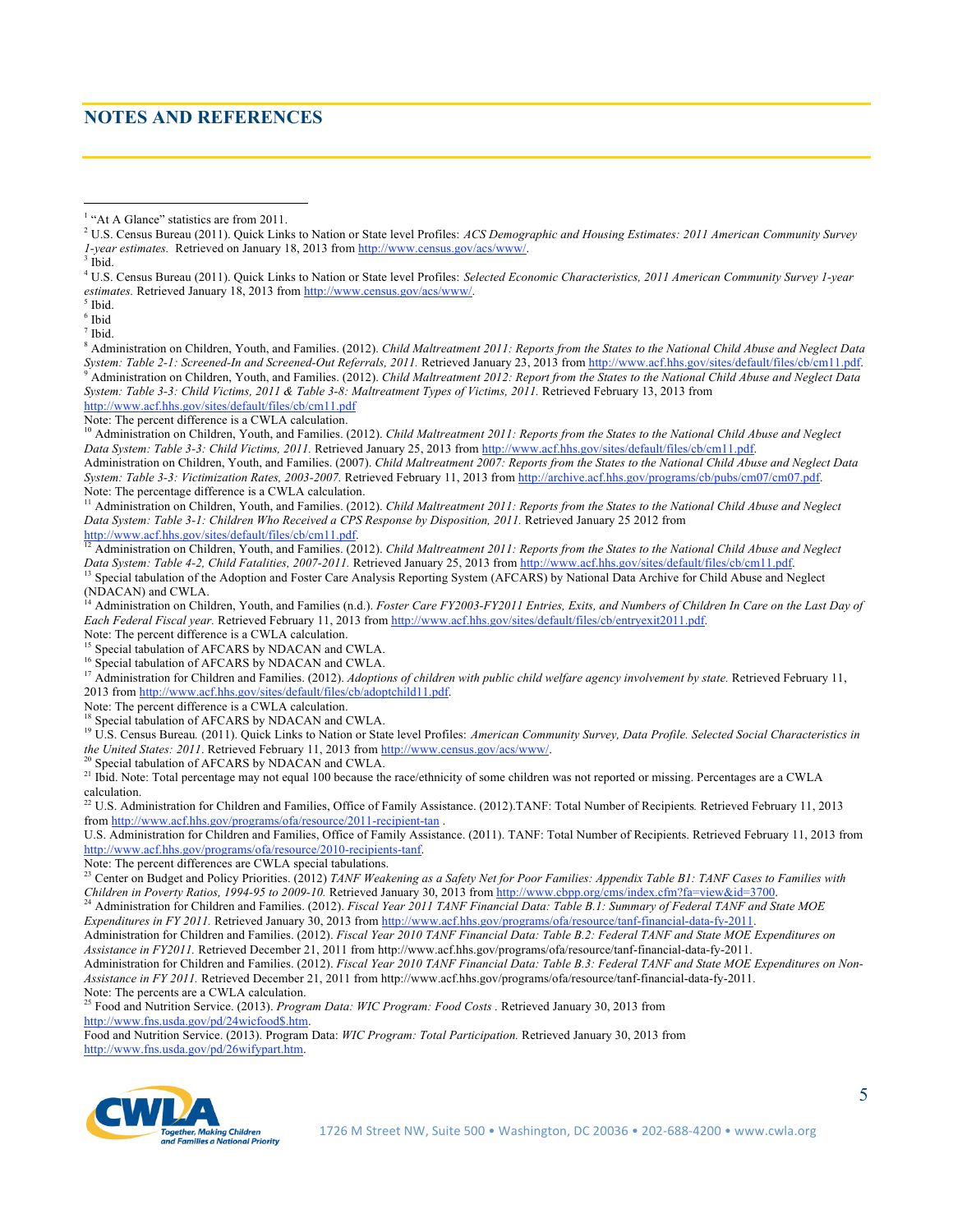Note: All program data can be accessed at http://www.fns.usda.gov/pd/wicmain.htm.<br><sup>26</sup> Administration for Children and Families, Office of Child Support Enforcement. (2012). Preliminary Report FY 2011: State Boxscores for Retrieved January 30, 2013 from http://www.acf.hhs.gov/programs/css/resource/fy2011-preliminary-report-state-box-scores.<br> $^{27}$  Center on Budget and Boliou Brigainics. (2011). Mail:  $^{27}$ 

27 Center on Budget and Policy Priorities. (2011). *National and State Housing Data Factsheet, Spreadsheet with State-by-State Rental Assistance Data: Federal Rental Assistance in the United States and U.S. Territories.* Retrieved January 30, 2013 from

http://www.cbpp.org/cms/index.cfm?fa=view&id=3586.

 $\overline{a}$ 

Note: Factsheet retrieved from http://www.cbpp.org/files/2011-state-fact-sheets-public.xls and data tabulated by CBPP from 2011 American Community Survey data.

28 Administration on Children and Families, Office of Child Care. (2011). 2010 *CCDF Data Tables (Preliminary Estimates); Table 1: Average Monthly Adjusted Number of Children and Families Served.* Retrieved January 30, 2013 from http://www.acf.hhs.gov/programs/occ/resource/ccdf-data-10acf800 preliminary.

Administration on Children and Families, Office of Child Care (2011). 2009 *CCDF Data Tables (Final); Table 1: Average Monthly Adjusted Number of Children and Families Served.* Retrieved January 30, 2013 from http://www.acf.hhs.gov/programs/occ/resource/ccdf-data-09acf800-final.

Administration on Children and Families, Office of Child Care. (2010). *FFY 2008 CCDF Data Tables (Final) Table 1: Average Monthly Adjusted Number of Children and Families Served. Retrieved January 30, 2013 from http://www.acf.hhs.gov/programs/occ/resource/ccdf-data-08acf800-final.<br><sup>29</sup> Sebulmen K. & Direk Streeved. Retrieved January 30, 2013 from http://www.acf.hhs* 

29 Schulman, K. & Blank, H. (2012). *State Child Care Assistance Policies 2012: Reduced Support for Families in Challenging Times: Table 1A: Income Eligibility Limits for a Family of Three in 2011 and 2012.* Retrieved February 11, 2013 from

http://www.nwlc.org/sites/default/files/pdfs/NWLC2012\_StateChildCareAssistanceReport.pdf.

30 Schulman, K. & Blank, H. (2012). *State Child Care Assistance Policies 2012: Reduced Support for Families in Challenging Times: Table 2: Waiting Lists*  for Child Care Assistance. Retrieved February 11, 2013 from http://www.nwlc.org/sites/default/files/pdfs/NWLC2012\_StateChildCareAssistanceReport.pdf.<br><sup>31</sup> Administration for Children and Families, Office of Head Start. (20

from http://eclkc.ohs.acf.hhs.gov/hslc/mr/factsheets/2011-hs-program-factsheet.html. Administration for Children and Families, Office of Head Start. (2011). *Head Start Program Fact Sheet, Fiscal Year 2010.* Retrieved February 13, 2013 from http://eclkc.ohs.acf.hhs.gov/hslc/mr/factsheets/fHeadStartProgr.htm.

Note: The percent difference is a CWLA calculation.

32 Henry J. Kaiser Family Foundation . (2012). *Monthly Medicaid Enrollment for Children (in thousands).* Retrieved February 20, 2013 from http://www.statehealthfacts.org/comparemaptable.jsp?ind=612&cat=4.

Henry J. Kaiser Family Foundation. (2012.) *Monthly Medicaid Enrollment (in thousands).* Retrieved February 20, 2013 from http://www.statehealthfacts.org/comparemaptable.jsp?ind=774&cat=4

Center for Medicare and Medicaid Services. (2012.). *FY 2011 Number of Children Ever Enrolled Year-CHIP by Program Type* . Retrieved March 7, 2013 from http://www.medicaid.gov/Medicaid-CHIP-Program-Information/By-Topics/Childrens-Health-Insurance-Program-CHIP/Downloads/FY\_2011\_State\_Total\_CHIP-Table\_-final\_02102012.pdf

<sup>34</sup> U.S. Census Bureau. (2012). *Table HIB-5. Health Insurance Coverage Status and Type of Coverage by State—Children Under 18: 1999 to 2011.*  Retrieved March 1, 2013 from http://www.census.gov/hhes/www/hlthins/data/historical/files/hihistt5B.xls

35 Annie E. Casey Foundation. (n.d.). *Kids Count. Data Across States: Rankings/Maps/Trends by Topic: Low-birth weight babies (Number)- 2010.* Retrieved March 1, 2013 from. http://datacenter.kidscount.org/data/acrossstates/Rankings.aspx?loct=2&by=a&order=a&ind=5425&dtm=11984&tf=133.<br><sup>36</sup> Murphy, S., Xu, J., & Kochanek, K. (2012). *National Vital Statistics Report: Deaths:* 

percent completeness of preliminary files of infant deaths and deaths to those aged 1 year and over: United States, each state and territory, preliminary 2010.<br>Retrieved March 7, 2013 from http://www.cdc.gov/nchs/data/nvsr

<sup>37</sup> Martin, J., Hamilton, B., Ventura, S., Osterman, M., Wilson, E., Mathew, T.J.. (2012). National Vital Statistics Report: Births: Final Data for 2010-Table *12. Birth rate, by age of mother : United States, each state and territory, 2010.–*. Retrieved March 7, 2013 from http://www.cdc.gov/nchs/data/nvsr/nvsr61/nvsr61\_01.pdf.

<sup>38</sup> Centers for Disease Control and Prevention. (2011). *HIV/AIDS Surveillance Report, 2011. Vol. 23: Table 20: Stage 3 (AIDS), by area of residence, 2011 and cumulative—United States and 6 dependent areas.* Retrieved March 1, 2013 from

http://www.cdc.gov/hiv/surveillance/resources/reports/2011report/pdf/2011\_HIV\_Surveillance\_Report\_vol\_23.pdf#Page=69

39 Substance Abuse and Mental Health Services Administration, Office of Applied Studies. (n.d.). *State Estimates of Substance Use & Mental Health from the 2009-2010 National Surveys on Drug Use and Health: Table 20-.Dependence or Abuse of Illicit Drugs or Alcohol in the Past Year,* by Age Group and State: Estimated Numbers (in Thousands), Annual Averages Based on 2009 and 2010 NSDUHs

Retrieved March 1, 2013 from http://www.samhsa.gov/data/NSDUH/2k10State/NSDUHsae2010/NSDUHsaeCountTabs2010.htm. 40 Special tabulation of AFCARS by NDACAN and CWLA.

41 Annie E. Casey Foundation. (n.d.). *Kids Count*: *Data Across States: Rankings/Maps/Trends by Topic: Teens ages 16 to 19 not attending school and not*  working (Number) - 2011. Retrieved February 14, 2013 from<br>
http://datacenter.kidscount.org/data/acrossstates/Rankings.aspx?loct=2&by=a&order=a&ind=5062&dtm=11482&tf=867.

<sup>42</sup> Annie E. Casey Foundation (n.d.). Kids Count. Data Across States: Rankings/Maps/Trends by Topic: Persons Age 18-24 not attending school, not *working, and no degree beyond High School (Number) - 2011.* Retrieved February 14, 2013 from

http://datacenter.kidscount.org/data/acrossstates/Rankings.aspx?loct=2&by=a&order=a&ind=5063&dtm=11484&tf=867.<br><sup>43</sup> Substance Abuse and Mental Health Services Administration, Office of Applied Studies. (n.d.). State Estima the 2009-2010 National Surveys on Drug Use and Health: Table 21-*Needing But Not Receiving Treatment for Illicit Drug Use in the Past Year, by Age Group and State: Estimated Numbers (in Thousands), Annual Averages Based on 2009 and 2010 NSDUHs*. Retrieved February 20, 2013 from

http://www.samhsa.gov/data/NSDUH/2k10State/NSDUHsae2010/NSDUHsaeCountTabs2010.htm.<br><sup>44</sup> Substance Abuse and Mental Health Services Administration, Office of Applied Studies. (n.d.). State Estimates of Substance Use & Menta the 2009-2010 National Surveys on Drug Use and Health: Table 22 - *Needing But Not Receiving Treatment for Alcohol Use in the Past Year, by Age Group and State: Estimated Numbers (in Thousands), Annual Averages Based on 2009 and 2010 NSDUHs*. Retrieved February 20, 2013 from http://www.samhsa.gov/data/NSDUH/2k10State/NSDUHsae2010/NSDUHsaeCountTabs2010.htm.

45 National Center for Injury Prevention and Control: Data & Statistics (WISQARS). (n.d.). *Suicide Injury Deaths and Rates per 100,000: All Races, Both Sexes, Ages 0 to 19.* Retrieved March 13, 2013, from http://www.cdc.gov/injury/wisqars/fatal\_injury\_reports.html.